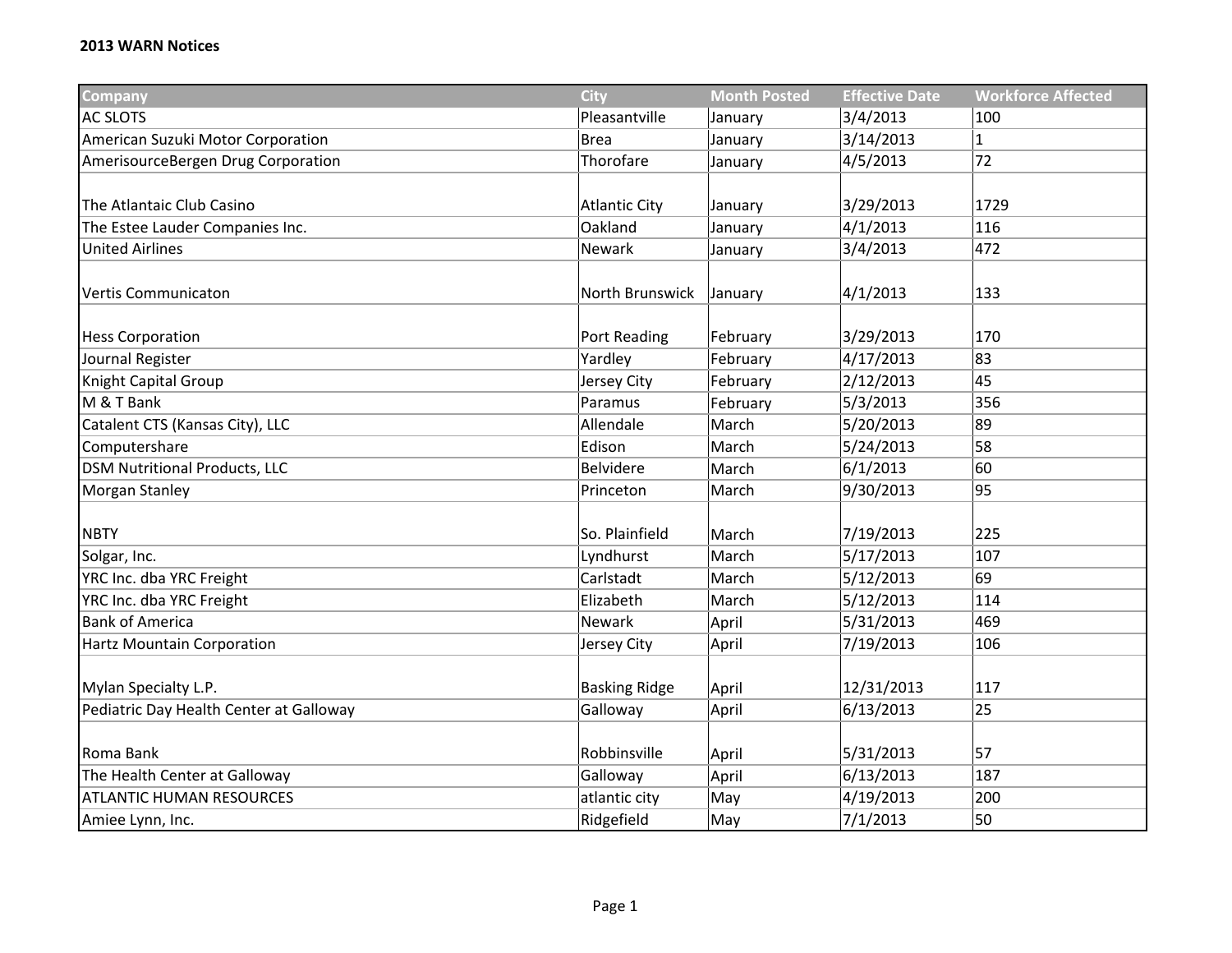## **2013 WARN Notices**

| <b>Company</b>                          | <b>City</b>           | <b>Month Posted</b> | <b>Effective Date</b> | <b>Workforce Affected</b> |
|-----------------------------------------|-----------------------|---------------------|-----------------------|---------------------------|
|                                         |                       |                     |                       |                           |
| CENTRAL AC, LLC                         | <b>ATLANTIC CITY</b>  | May                 | 5/5/2013              | 65                        |
| <b>Concerned Parents for Head Start</b> | Paterson              | May                 | 7/1/2013              | 63                        |
| <b>Concerned Parents for Head Start</b> | Paterson              | May                 | 7/1/2013              | 63                        |
| <b>Concerned Parents for Head Start</b> | Paterson              | May                 | 7/1/2013              | 63                        |
|                                         | Egg Harbor            |                     |                       |                           |
| First Transit, Inc.                     | Township              | May                 | 7/7/2013              | 40                        |
| Leading Edge                            | Hamilton              | May                 | 7/20/2013             | 82                        |
| Masco Bath                              | Moorestown            | May                 | 7/23/2013             | 69                        |
| The Press of Atlantic City Media Group  | Pleasantville         | May                 | 7/8/2013              | 43                        |
| Merck                                   | Kenilworth            | July                | 10/1/2013             | 113                       |
| Pathmark                                | Cherry Hill           | July                | 9/6/2013              | 123                       |
| Pathmark                                | <b>Edgewater Park</b> | July                | 9/6/2013              | 123                       |
| Pathmark                                | Camden                | July                | 9/6/2013              | 109                       |
| <b>BASF</b>                             | Somerset              | August              | 8/1/2013              | 25                        |
| P Morgan Chase                          | Iselin                | August              | 8/13/2013             | 42                        |
| Takasago                                | Northvale             | August              | 9/8/2013              | 80                        |
| Capital One                             | Secaucus              | September           | 11/9/2013             | 53                        |
| <b>Community Development Institute</b>  | Absecon               | September           | 10/31/2013            | 115                       |
| Dessert Service, Inc.                   | Kearny                | September           | 11/30/2013            | 85                        |
| <b>Healthcare Services Group</b>        | Barnegat              | September           | 11/26/2013            | 150                       |
| Pathmark - Howell                       | Howell                | September           | 10/19/2013            | 103                       |
| Sodexo                                  | Blackwood             | September           | 11/12/2013            | 80                        |
| Wagner Spray Tech (Titan Tools)         | Oakland               | September           | 6/30/2014             | 80                        |
| 118 Churchill Avenue Corporation        | <b>New Brunswick</b>  | October             | 12/12/2013            | 138                       |
| <b>Bridge Disposal LLC</b>              | <b>New Brunswick</b>  | October             | 12/12/2013            | 28                        |
| Colgate Paper Stock Company             | <b>New Brunswick</b>  | October             | 12/12/2013            | 17                        |